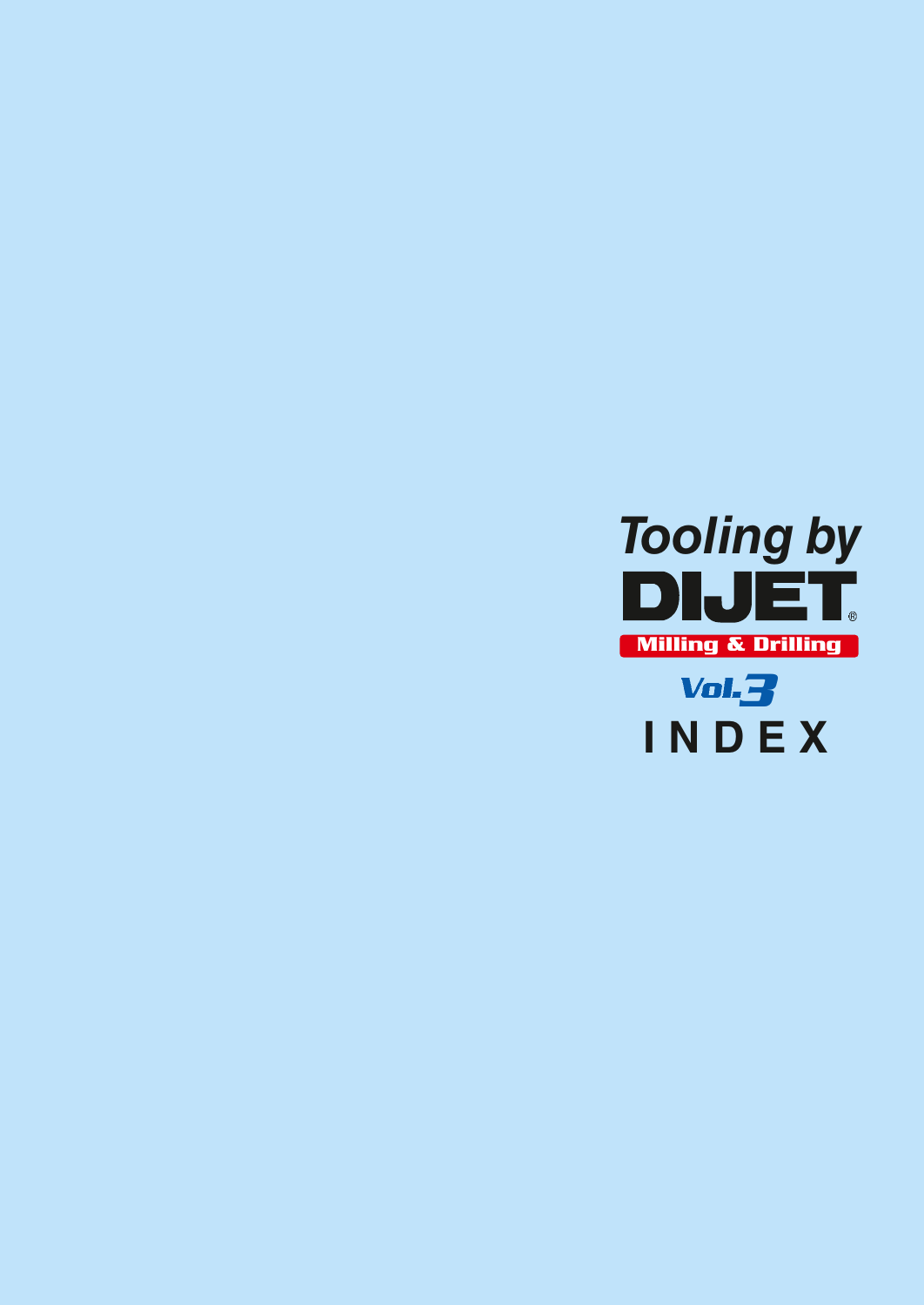# **Index**

| Cat. No.         | <b>Description</b>                  | Page No                                                           |
|------------------|-------------------------------------|-------------------------------------------------------------------|
|                  |                                     |                                                                   |
| $A-06$           | Wrench                              | B090, C092, C172, C174, C193                                      |
| A-07             | Wrench                              | C172, C174, C192, C193, E005                                      |
| A-07SD           | Wrench                              | B141, C227, C228                                                  |
| $A-08$           | Wrench                              | B030, B080, B153, B163, C052, C056, C172, C174, C192,             |
|                  |                                     | C193, E005, E007                                                  |
| A-08SD           | Wrench                              | B012, B013, B107, B111, B112, B135, B141, C037, C159, C161,       |
|                  |                                     | C163, C227, C228, C239                                            |
| A-10             | Wrench                              | B012, B013, B107, B127, B135, B141, B153, B163, C037, C136, C159, |
|                  |                                     | C161, C163, C172, C174, C192, C193, C215, C227, C228, C239, E007  |
| A-10SD           | Wrench                              | B179, C264                                                        |
| $A-15$           | Wrench                              | B012, B024, B107, B111, B112, B135, B141, B147, B153, B163, C037, |
|                  |                                     | C159, C161, C163, C172, C174, C193, C227, C228, C239, E007        |
| A-15T            | Wrench                              | B132, C014, C037, C123, C130, C134, C145, C215, C220, C221,       |
|                  |                                     | C239, C251, C255                                                  |
| $A-20$           | Wrench                              | B107, C016, C028, C037, C101, C109, C145, C159, C161, C163, C258  |
| A-20L            | Wrench                              | C145, C258                                                        |
| A-20SD           | Wrench                              | B012, C037, C109, C246                                            |
| A-20W            | Wrench                              | B153, B163, C172, C175, C192, C194                                |
| $A-25$           | <b>Wrench</b>                       | C <sub>163</sub>                                                  |
| $A-30$           | Wrench                              | B153, B163, C163, C173, C175, C192, C194                          |
| $A-40$           | Wrench                              | B153, B163, C173, C192, C194                                      |
| AD-2080          | Wrench                              | C258                                                              |
| ADKT1505PDER-08  | <b>Milling Insert</b>               | C <sub>268</sub>                                                  |
| ADMT1003PDER     | Milling Insert                      | C <sub>269</sub>                                                  |
| ADS-513          | <b>Adjustable Screw</b>             | C258                                                              |
| AL-SEEL2         | Solid Carbide End Mill for Aluminum | D016                                                              |
| AL-SEES2         | Solid Carbide End Mill for Aluminum | D011                                                              |
| AL-SEES3-LS      | Solid Carbide End Mill for Aluminum | D021                                                              |
| AL-SEES3-LS-R02  | Solid Carbide End Mill for Aluminum | D023                                                              |
| AL-SEES3-LS-S    | Solid Carbide End Mill for Aluminum | D021                                                              |
| AL-SEES3-XLS-R02 | Solid Carbide End Mill for Aluminum | D026                                                              |
| AL-SEEZ3         | Solid Carbide End Mill for Aluminum | D018                                                              |
| ALXR-22          | Aero Chipper                        | C220                                                              |
| ALXMS            | Aero Chipper                        | C221                                                              |
| APGW150360       | <b>Under Cutter insert</b>          | C <sub>2</sub> 15                                                 |
| APKT1003PDER-05  | Milling Insert                      | C <sub>268</sub>                                                  |
| APKT1604PDR-08   | <b>Milling Insert</b>               | C <sub>268</sub>                                                  |
| APMT1604PDER     | Milling Insert                      | C <sub>269</sub>                                                  |

## B

| $B$ -          | Replacablke Bladefor Controlled Torque<br>Wrench | C <sub>180</sub> |
|----------------|--------------------------------------------------|------------------|
| <b>BBH-825</b> | Set Bolt                                         | C <sub>258</sub> |
| <b>BNM-S-S</b> | <b>Mirror Ball</b>                               | C172, C173       |
| BNM-S-SC       | Mirror Ball                                      | C174, C175       |
| <b>BNM-T-S</b> | <b>Mirror Ball</b>                               | C172, C173       |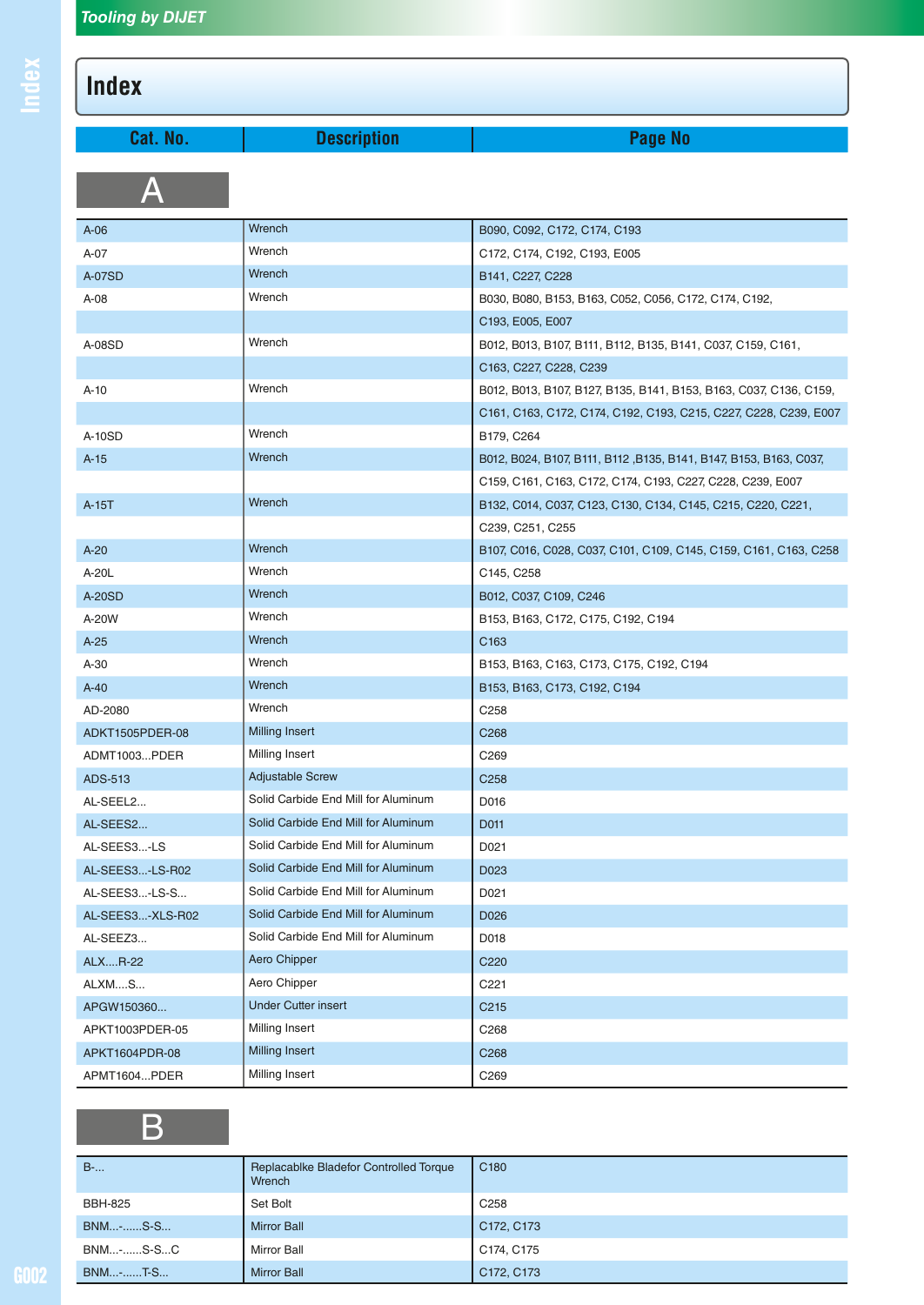| Cat. No.        | <b>Description</b>        | Page No    |
|-----------------|---------------------------|------------|
|                 |                           |            |
| <b>BNM-T-SC</b> | Mirror Ball               | C174, C175 |
| <b>BNM-</b>     | <b>Mirror Ball Insert</b> | B153, C176 |
| <b>BNM--S</b>   | Mirror Ball Insert        | B153, C176 |
| <b>BNM--SS</b>  | <b>Mirror Ball Insert</b> | B154, C177 |
| BNM--TG         | Mirror Ball Insert        | B154, C177 |

#### $\bigcap$

| <b>CSW-408H</b> | <b>Clamp Screw</b> | B012, B111, B112, C037 |
|-----------------|--------------------|------------------------|
| <b>CSW-510</b>  | <b>Clamp Screw</b> | C <sub>163</sub>       |
| <b>CSW-513H</b> | <b>Clamp Screw</b> | C016, C028, C101       |

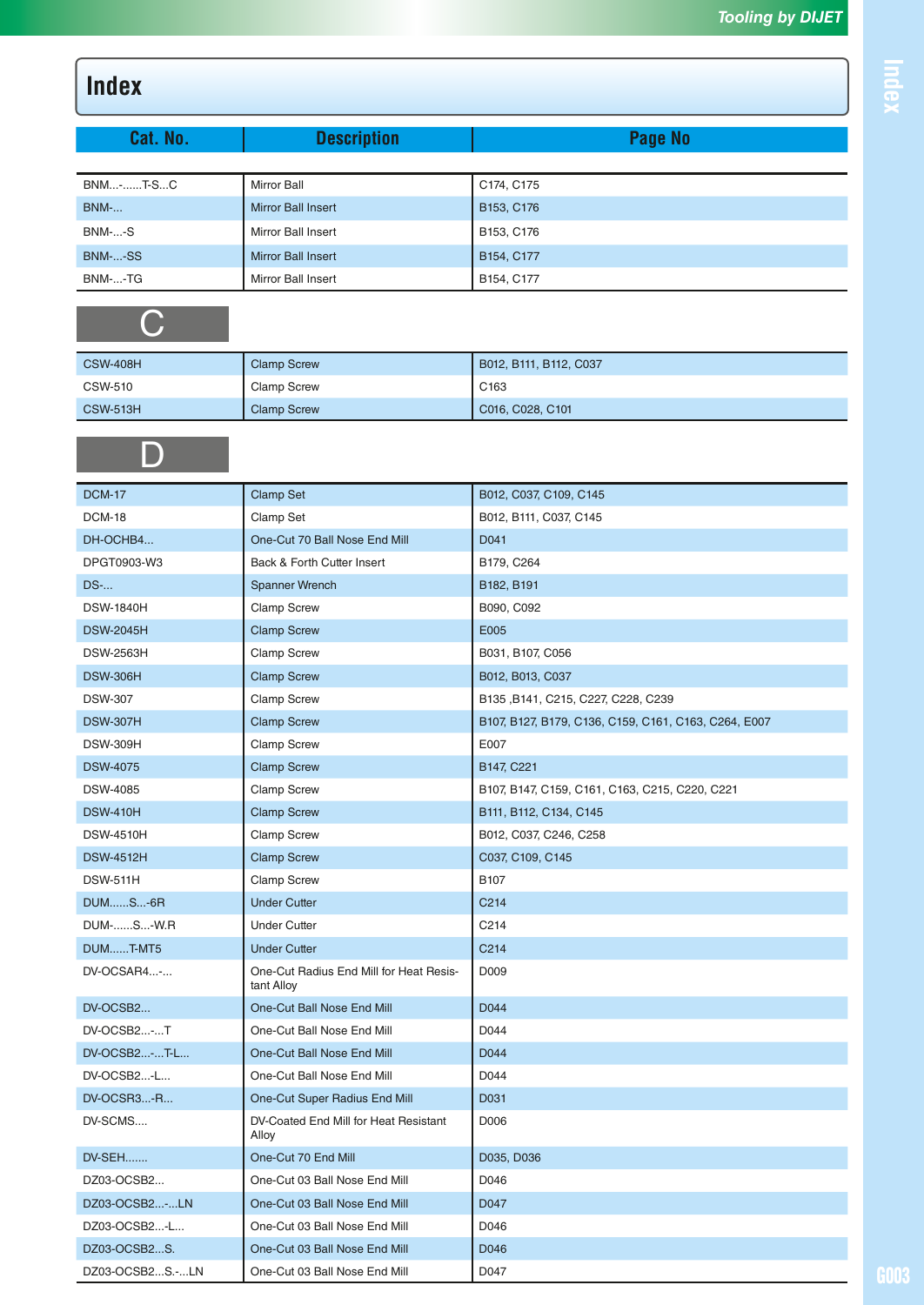| Cat. No.           | <b>Description</b>    | Page No    |
|--------------------|-----------------------|------------|
|                    |                       |            |
| DZ-DHS             | Sigma Drill Hard      | E010       |
| DZ-DHS-            | Sigma Drill Hard      | E010       |
|                    |                       |            |
|                    |                       |            |
| ENMU100412ZER-PH   | QM MAX G2 Insert      | B080, C052 |
| EOHW0602ZTR        | <b>QM Mill insert</b> | B091, C093 |
| <b>EOMT0602ZER</b> | <b>QM Mill insert</b> | B091, C093 |
|                    |                       |            |

| EOMW060210ZER   | <b>QM Mill insert</b> | B091, C093                                     |
|-----------------|-----------------------|------------------------------------------------|
| EPHW100316ZTR   | <b>QM Max Insert</b>  | B031, B032, C057, C058                         |
| EPMT100312ZER   | OM Max Insert         | B031, B032, C057, C058                         |
| EPMW100312Z.R   | <b>QM Max Insert</b>  | B031, B032, C057, C058                         |
| <b>ESW-206</b>  | <b>Clamp Screw</b>    | B135, B141, C159, C161, C163, C227, C228, C239 |
| <b>ESW-406</b>  | <b>Clamp Screw</b>    | C <sub>163</sub>                               |
| $EXSKS$ - $R$ - | <b>SKS Extreme</b>    | C <sub>027</sub>                               |
| EXTDM-R-12-     | <b>TDM Extreme</b>    | C <sub>130</sub>                               |

|--|

| $FJM$ - $R$ -    | Finish Jet Mill      | C <sub>256</sub>                   |
|------------------|----------------------|------------------------------------|
| $FRM$ -- $R$     | Mirror Radius Insert | B166, C199                         |
| <b>FSW-2005H</b> | <b>Clamp Screw</b>   | C172, C174, C193                   |
| <b>FSW-2506H</b> | <b>Clamp Screw</b>   | C172, C174, C192, C193             |
| <b>FSW-3007H</b> | <b>Clamp Screw</b>   | B153, B163, C172, C174, C192, C193 |
| <b>FSW-3509H</b> | <b>Clamp Screw</b>   | B153, B163, C172, C174, C192, C193 |
| <b>FSW-4013H</b> | <b>Clamp Screw</b>   | B153, B163, C172, C174, C192, C193 |
| FSW-5016H        | <b>Clamp Screw</b>   | B153, B163, C172, C175, C192, C194 |
| <b>FSW-6020</b>  | <b>Clamp Screw</b>   | B153, B163, C173, C175, C192, C194 |
| FSW-8025         | <b>Clamp Screw</b>   | B153, B163, C173, C192, C194       |

| -       |                    |            |
|---------|--------------------|------------|
| GMX--R- | QM MAX G2          | C052       |
| GRM--R  | Mirror Ball Insert | B156, C178 |

| <b>HCS5-10</b>  | Clamp Bolt                     | B179, C264       |
|-----------------|--------------------------------|------------------|
| HDM--R-         | Super Diemaster                | C143, C144       |
| HEP-R-08-       | <b>Hepta Mill</b>              | C <sub>108</sub> |
| <b>HRM--R</b>   | <b>Mirror Radius Insert</b>    | B165, C198       |
| <b>HSW-614H</b> | <b>Clamp Screw</b>             | C <sub>163</sub> |
|                 |                                |                  |
| IM-SP43GS       | Swing Ball / Swing Mill Insert | C163, C165       |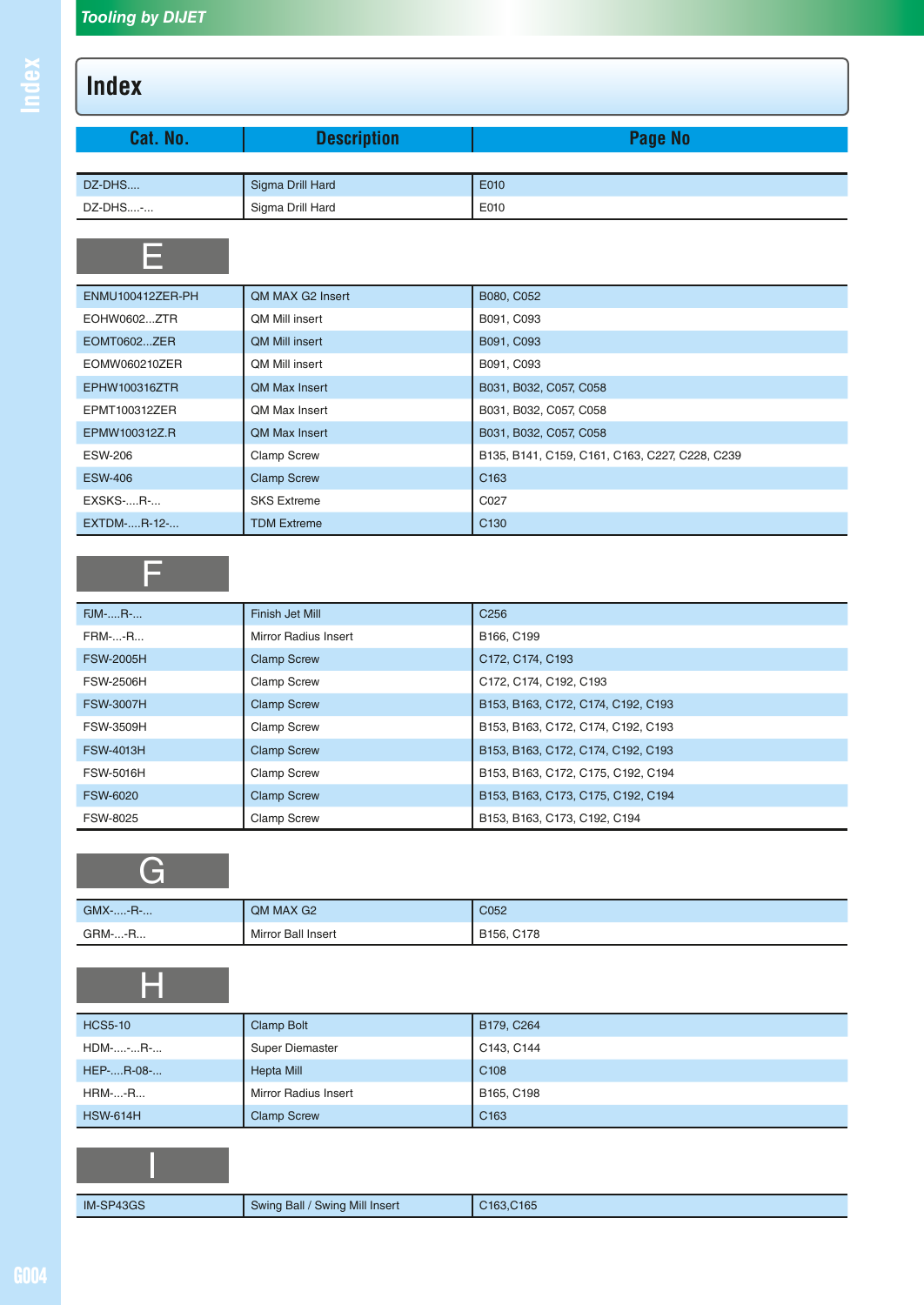| Cat. No. | <b>Description</b> | Page No          |
|----------|--------------------|------------------|
|          |                    |                  |
| LS-110   | <b>Wedge Screw</b> | C <sub>123</sub> |
| LW-015   | Wrench             | F004             |
| LW-020   | Wrench             | F004             |
| LW-035   | Wrench             | C251, C255       |
| LW-040   | Wrench             | B178, C264       |
| LW-050   | Wrench             | C258             |

# M

**OP** 

| M10×1.5×55        | Set Bolt                          | C246             |
|-------------------|-----------------------------------|------------------|
| M12×1.75×30       | Set Bolt                          | C264             |
| <b>MAL--M</b>     | Aero Chipper                      | <b>B147</b>      |
| $MBX$ -- $M$      | Mirror Ball                       | B <sub>152</sub> |
| <b>MEC--M</b>     | Super End Chipper                 | <b>B141</b>      |
| $MIC$ -- $M$      | Side Chipper                      | B135             |
| <b>MPF--M</b>     | <b>Back &amp; Forth Cutter</b>    | <b>B179</b>      |
| <b>MPM--M</b>     | <b>OM Mill</b>                    | B090             |
| <b>MQX--M</b>     | QM Max                            | <b>B030</b>      |
| $MRX$ -- $M$      | <b>Mirror Radius</b>              | B162             |
| $MSG$ --10-M      | SKSG <sub>2</sub>                 | B024             |
| <b>MSH--M</b>     | <b>High Feed Diemaster</b>        | B012, B013       |
| <b>MSN-M--SC</b>  | Carbide Shank Modular Head Holder | B193, B194       |
| MSN-M-S-SC        | Carbide Shank Modular Head Holder | B194             |
| <b>MSN-M-T-SC</b> | Carbide Shank Modular Head Holder | B193, B194       |
| <b>MSW--M</b>     | Swing Ball                        | B <sub>107</sub> |
| MTD--10-M         | <b>Blade Chipper</b>              | <b>B127</b>      |
| MTX--12-M         | <b>Extreme Diemaster</b>          | B131             |
| MXG--M            | QM MAX G2                         | <b>B080</b>      |

| NHP-R-- | Nega Hepta | C122, C123 |
|---------|------------|------------|

| ODMW0606AEN | <b>Milling Insert</b> | C <sub>267</sub> |
|-------------|-----------------------|------------------|
| ODMT0606AEN | Milling Insert        | C <sub>267</sub> |

| <b>PFC-R-</b> | Back & Forth Cutter | C <sub>263</sub> |
|---------------|---------------------|------------------|
| <b>PMES</b>   | OM Mill             | C092             |
| PMES-LS       | <b>OM Mill</b>      | C092             |

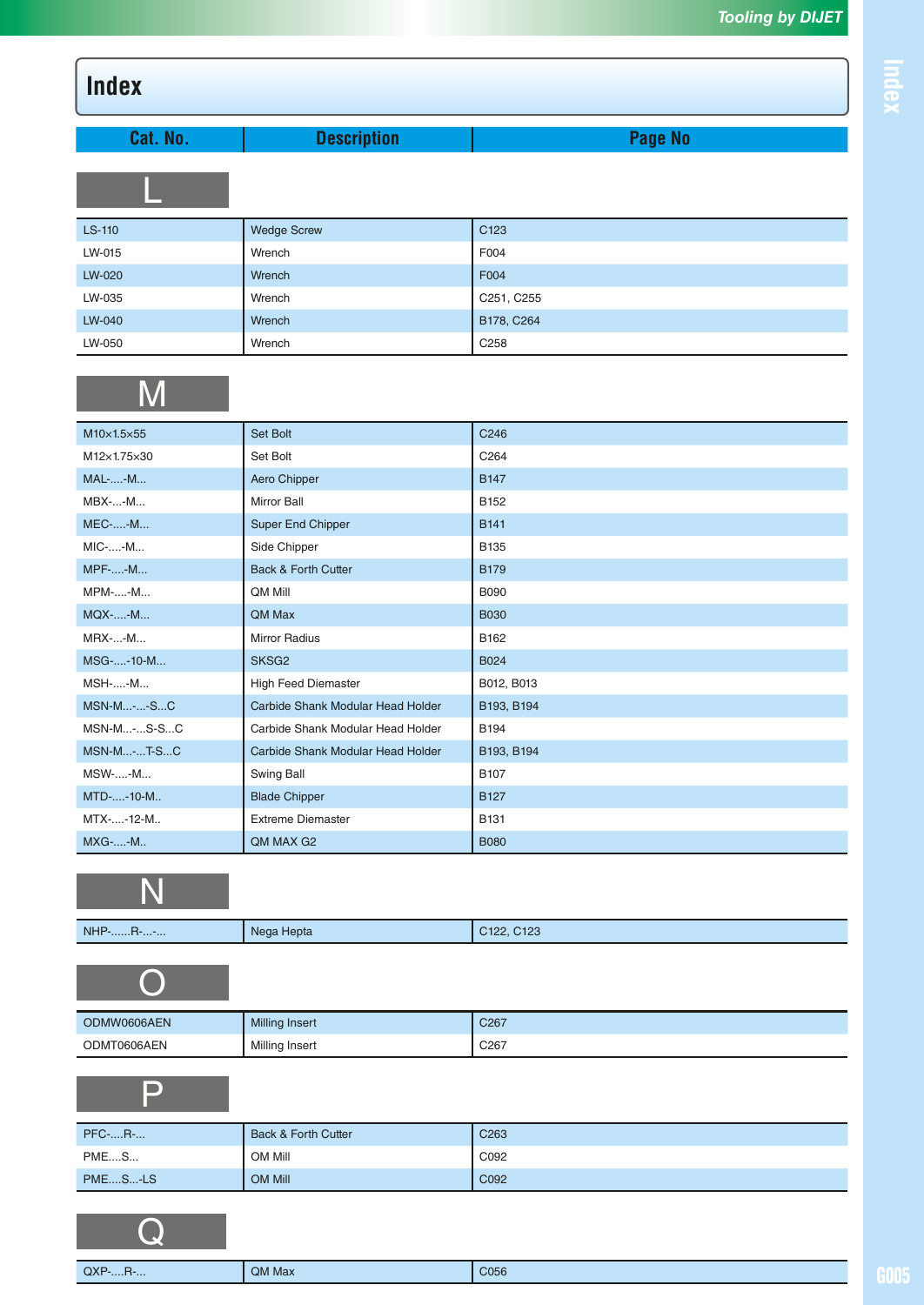| Cat. No.         | <b>Description</b>              | Page No          |
|------------------|---------------------------------|------------------|
| R                |                                 |                  |
| <b>RDTMO</b>     | <b>Super Diemaster Insert</b>   | <b>B112</b>      |
| RDTMO            | Super Diemaster Insert          | B113, C145       |
| RDXMO            | <b>Milling Insert</b>           | C266             |
| RDXMO            | Milling Insert                  | C <sub>266</sub> |
| RDGTMOF-AL       | Super Diemaster Insert          | <b>B114</b>      |
| RDGTMOF-AL       | Super Diemaster Insert          | B113, C145       |
| RDMTMOE-ML       | <b>Super Diemaster Insert</b>   | B113, C145       |
| RDMWMO           | Super Diemaster Insert          | <b>B113</b>      |
| RDMWMO           | <b>Super Diemaster Insert</b>   | B113, C145       |
| <b>RFCR-</b>     | Ronghing Chipper                | C246             |
| RNM-S-S          | <b>Mirror Radius</b>            | C192             |
| <b>RNM-S-SC</b>  | Mirror Radius                   | C193, C194       |
| RNM-T-S          | <b>Mirror Radius</b>            | C <sub>193</sub> |
| <b>RNM-T-SC</b>  | Mirror Radius                   | C193, C194       |
| RNM-U-SC         | <b>Mirror Radius</b>            | C193, C194       |
| <b>RNM--R</b>    | Mirror Radius Insert            | B164, C196, C197 |
| RNMU1205MOE-MM   | <b>Extreme Diemaster Insert</b> | B133, C131       |
| RPMT10T3MOE-M.4  | <b>Blade Chipper Insert</b>     | B128, C137       |
| RPMT1204MOE-MH4  | <b>Blade Chipper Insert</b>     | C134             |
| RPMT1204MOE-MM.  | <b>Blade Chipper Insert</b>     | C134             |
| <b>RSW-05008</b> | <b>Adjustable Screw</b>         | B179, C264       |

# S

| SBZ-8           | Spring Washer              | C <sub>258</sub> |
|-----------------|----------------------------|------------------|
| SDGPR09CA-PFC   | Cartridge                  | B179, C264       |
| SDH--R-M        | Super Diemaster            | B111, B109       |
| SDHW1204PDTR    | Dijet Mill 90 Insert       | C255             |
| SDHW1504AD.N-W. | Finish Jet Mill Insert     | C <sub>257</sub> |
| SDHW1504ADEN-F1 | Finish Jet Mill Insert     | C257             |
| SDMT1204PDER    | Dijet Mill 90 Insert       | C255             |
| <b>SECS</b>     | Super End Chipper          | C227, C228       |
| SEC.LS          | Super End Chipper          | C227, C228       |
| SEGT13T3AGFN-AL | Dijet Mill 45 Insert       | C <sub>251</sub> |
| SEMT13T3AGSN-   | Dijet Mill 45 Insert       | C <sub>251</sub> |
| SICSN           | Side Chipper               | C237             |
| <b>SIC-R-</b>   | Side Chipper               | C238             |
| SKG-R--         | SKS G <sub>2</sub>         | C014, C016       |
| SKS---S         | <b>High Feed Diemaster</b> | C036, C037       |
| SKS---S         | <b>High Feed Diemaster</b> | C036, C037       |
| SKS-R--         | <b>High Feed Diemaster</b> | C034, C035       |
| SMAL-3-M        | S-Head                     | <b>B187</b>      |
| SMSA-R-M        | S-Head                     | <b>B182</b>      |
| SMSR-4R-M       | S-Head                     | B191             |
| SM-SD12         | <b>Shim</b>                | C <sub>255</sub> |
| SM-SE13         | Shim                       | C <sub>251</sub> |
| SPET100415ZP.R- | SKS G2 Insert              | B024, C015       |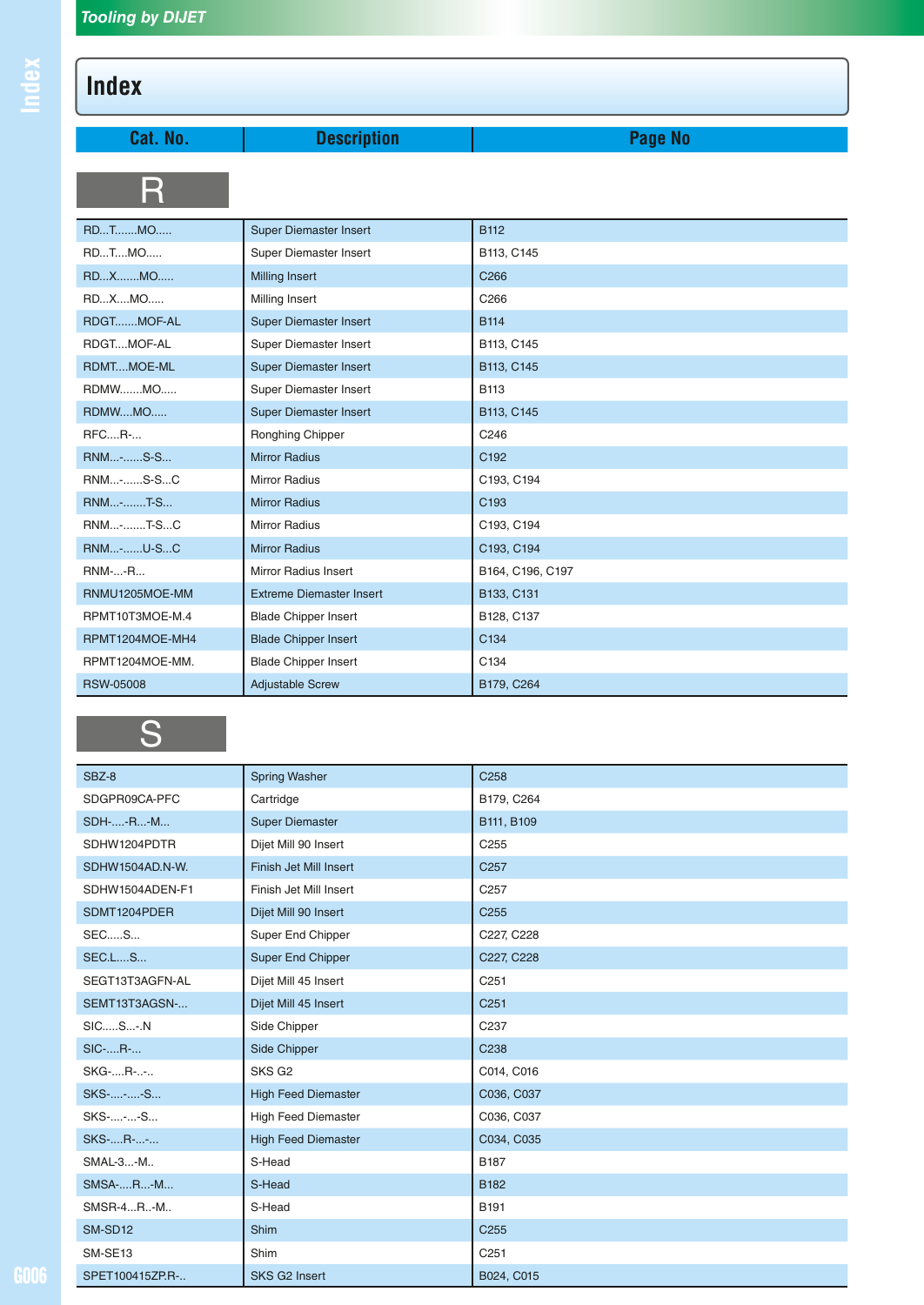| Cat. No.        | <b>Description</b>               | Page No          |
|-----------------|----------------------------------|------------------|
|                 |                                  |                  |
| SPGA090304      | Swing Ball / Under Cutter Insert | C165, C215       |
| SPHW1203ZPTR    | Finish Jet Mill Insert           | C <sub>257</sub> |
| SPMA090304      | Swing Ball / Under Cutter Insert | C165, C215       |
| SPMT100415ZP.R- | SKS G2 Insert                    | B024, C015       |
| SPNWZTR         | SKS G2 Insert                    | B024, C015, C016 |
| SSD90-R-        | Dijet Mill 90                    | C254             |
| SSE45-R-        | Dijet Mill 45 Insert             | C <sub>250</sub> |
| SSFDR15-15F     | Cartridge                        | C <sub>258</sub> |
| SSFPR15-12R     | Cartridge                        | C258             |
| <b>SSW-535</b>  | <b>Shim Screw</b>                | C251, C255       |
| SWB.2018S       | Swing Ball                       | C158, C160       |
| SWB.2030S       | <b>Swing Ball</b>                | C158, C160       |
| SWB.2522S       | Swing Ball                       | C158, C160       |
| SWB.2535S       | <b>Swing Ball</b>                | C158, C160       |
| SWB.3242S-G     | Swing Ball                       | C158, C160       |
| SWB-20-MT3      | <b>Swing Ball</b>                | C162             |
| SWB-20-S20      | Swing Ball                       | C158             |
| <b>SWB2H.</b>   | <b>Swing Ball Insert</b>         | B108, C165       |
| SWB2HM-H        | Swing Ball Insert                | B108, C165       |
| SWB2M.W         | <b>Swing Ball Insert</b>         | B108, C165       |
| SWB232HM-G      | Swing Ball Insert                | B108, C165       |
| SWB232HS-G      | <b>Swing Ball Insert</b>         | B108, C165       |
| SWB232MMW-G     | Swing Ball Insert                | B108, C165       |
| SWB232MSW-G     | <b>Swing Ball Insert</b>         | B108, C165       |
| SWB240HMN       | Swing Ball Insert                | C165             |
| SWB240HSN       | <b>Swing Ball Insert</b>         | C165             |
| SWB-25-MT3      | Swing Ball                       | C162             |
| SWB250HMN-N     | <b>Swing Ball Insert</b>         | C165             |
| SWB250HSN-N     | Swing Ball Insert                | C165             |
| SWB-32-M.4-G    | <b>Swing Ball</b>                | C162             |
| SWB-40-MT.      | Swing Ball                       | C162             |
| SWB-50-M.5      | <b>Swing Ball</b>                | C162             |

#### $\top$

| <b>TDM---S</b>   | <b>Blade Chipper</b>            | C <sub>136</sub>                         |
|------------------|---------------------------------|------------------------------------------|
| TDM-R-10-16      | <b>Blade Chipper</b>            | C <sub>136</sub>                         |
| TDM-R-12-22      | <b>Blade Chipper</b>            | C <sub>134</sub>                         |
| TEZ              | TA-EZ Drill Insert              | $E004 - E007$                            |
| TEZDS-ML         | <b>TA-EZ Drill</b>              | $E004 - E007$                            |
| TEZDS-MS         | TA-EZ Drill                     | $E004 - E007$                            |
| TQC-             | <b>Controlled Torque Wrench</b> | C <sub>180</sub>                         |
| TSW-2250         | Clamp Screw                     | B141, C227, C228                         |
| <b>TSW-2556H</b> | <b>Clamp Screw</b>              | B012, B013, B030, B111, B112, C037, E005 |
| <b>TSW-2567H</b> | Clamp Screw                     | B080, E007                               |
| <b>TSW-3509H</b> | <b>Clamp Screw</b>              | B024, C014                               |
| <b>TSW-3510H</b> | <b>Clamp Screw</b>              | E007                                     |
| <b>TSW-3512H</b> | <b>Clamp Screw</b>              | C251, C255, E007                         |
| TSW-408          | <b>Clamp Screw</b>              | B135, B138, C227, C228, C239             |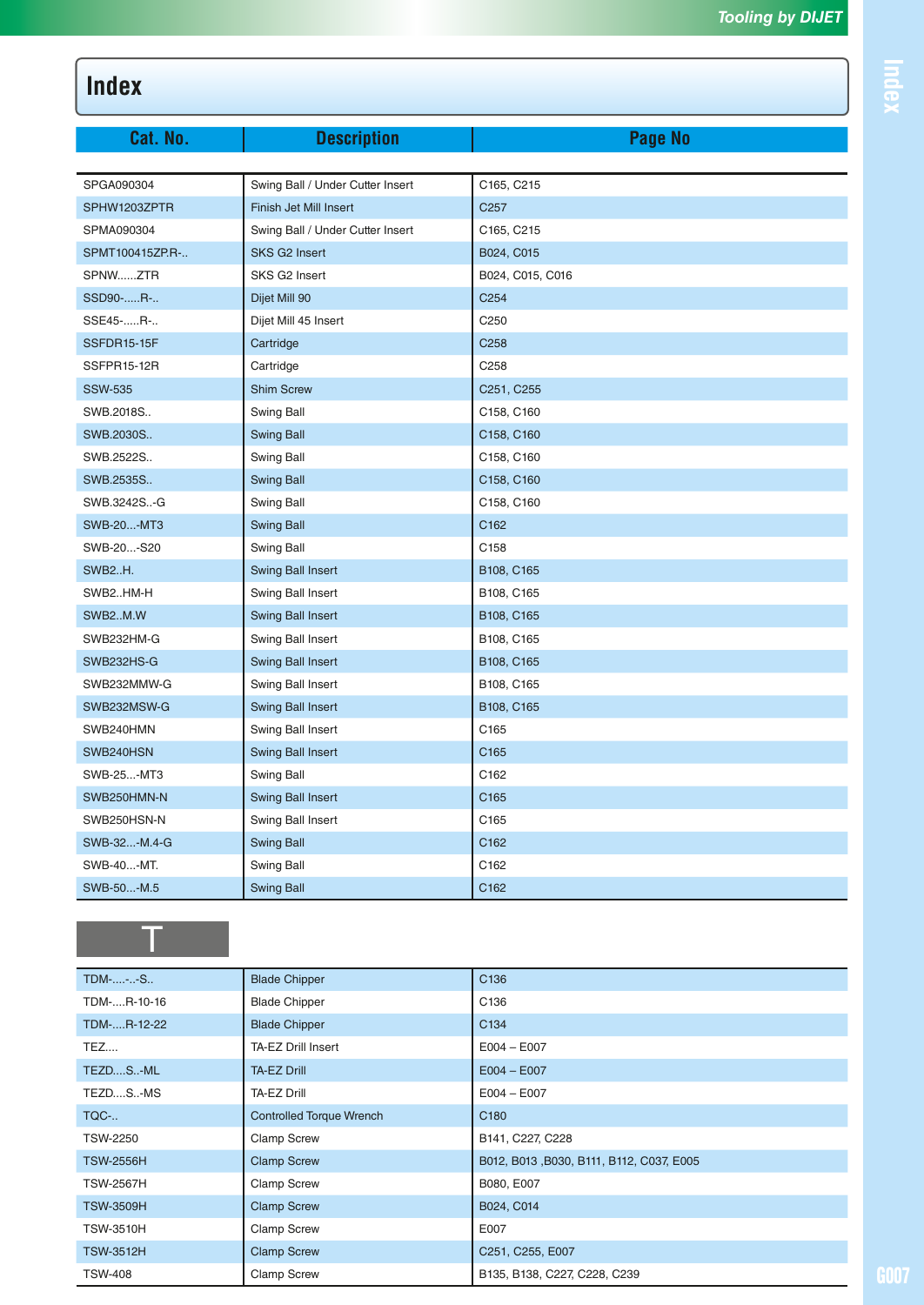| Cat. No.             | <b>Description</b>                | Page No                |
|----------------------|-----------------------------------|------------------------|
|                      |                                   |                        |
| <b>TSW-410H</b>      | <b>Clamp Screw</b>                | B133, C130             |
| <b>TSW-511</b>       | Clamp Screw                       | B107, C159, C161, C163 |
| <b>TSW-614H</b>      | <b>Clamp Screw</b>                | C <sub>163</sub>       |
|                      |                                   |                        |
| W.MTZER              | <b>High Feed Diemaster Insert</b> | B014, C039             |
| W.MTZER              | High Feed Diemaster Insert        | B014, C039             |
| W.MWZER              | <b>High Feed Diemaster Insert</b> | B014, C038             |
| W.MWZTR              | High Feed Diemaster Insert        | B014, C038             |
| W.MWZER              | <b>High Feed Diemaster Insert</b> | B014, C038             |
| W.MWZTR              | High Feed Diemaster Insert        | B014, C038             |
| <b>WDR-R-</b>        | <b>Wild Radius</b>                | C <sub>100</sub>       |
| WDR-2040-120-MT5-M20 | <b>Wild Radius</b>                | C <sub>101</sub>       |
| WNMU090720ZER-PM     | <b>SKS Extreme Insert</b>         | C028                   |
|                      |                                   |                        |
| <b>XDHW-</b>         | <b>Milling Insert</b>             | C <sub>267</sub>       |
| XDMT080620ZER        | Hepta Mill insert                 | C110                   |

| XDMT080620ZER        | Hepta Mill insert        | C110             |
|----------------------|--------------------------|------------------|
| XDMT080620ZER-ML     | Nega Hepta Insert        | C <sub>110</sub> |
| XDMT080708ZER        | Hepta Mill insert        | C110             |
| XDMW080620ZTR        | <b>Hepta Mill insert</b> | C <sub>110</sub> |
| XDMW080635ZTR-S      | Hepta Mill insert        | C <sub>110</sub> |
| XEHW13T3AGSN-W       | Dijet Mill 45 insert     | C <sub>251</sub> |
| XNHU0806AEN-W        | Nega Hepta Insert        | C <sub>124</sub> |
| <b>XNMU080610AEN</b> | Nega Hepta Insert        | C <sub>124</sub> |
| XNMU080610AEN-KL     | Nega Hepta Insert        | C <sub>124</sub> |
| XNMU080610AER-PM     | Nega Hepta Insert        | C <sub>124</sub> |
| XOGT1605PD.R         | Aero Chipper Insert      | B148, C222       |

#### **V**

| YDMT1505100ZER   | <b>Wild Radius Insert</b> | C <sub>101</sub> |
|------------------|---------------------------|------------------|
| YDMW1505100ZTR   | <b>Wild Radius Insert</b> | C <sub>101</sub> |
| YOHW0602ZER-12   | <b>QM Mill Insert</b>     | B091, C093       |
| YPHW1003ZER-15   | <b>OM Max Insert</b>      | B032, C057       |
| YPHW100308ZER-F  | <b>QM Max Insert</b>      | B032, C057       |
| YPHW100320ZER-24 | <b>OM Max Insert</b>      | B032, C057       |

| ZCMT1003R.   | Side Chipper / Super End Chipper Insert /<br><b>Swing Ball Insert</b> | B136, B142, C229, C239       |
|--------------|-----------------------------------------------------------------------|------------------------------|
| ZCMT100308R  | Side Chipper / Super End Chipper /<br>Swing Ball                      | B136, B142, C165, C229, C239 |
| ZCMT100308R. | Side Chipper / Super End Chipper Insert                               | B136, B142, C229, C239       |
| ZDMT08.208L  | Super End Chipper                                                     | B142, C229                   |
| ZDM.08.208L. | Super End Chipper Insert                                              | B142, C229                   |
| ZDMT100308L  | Super End Chipper                                                     | B142, C229                   |